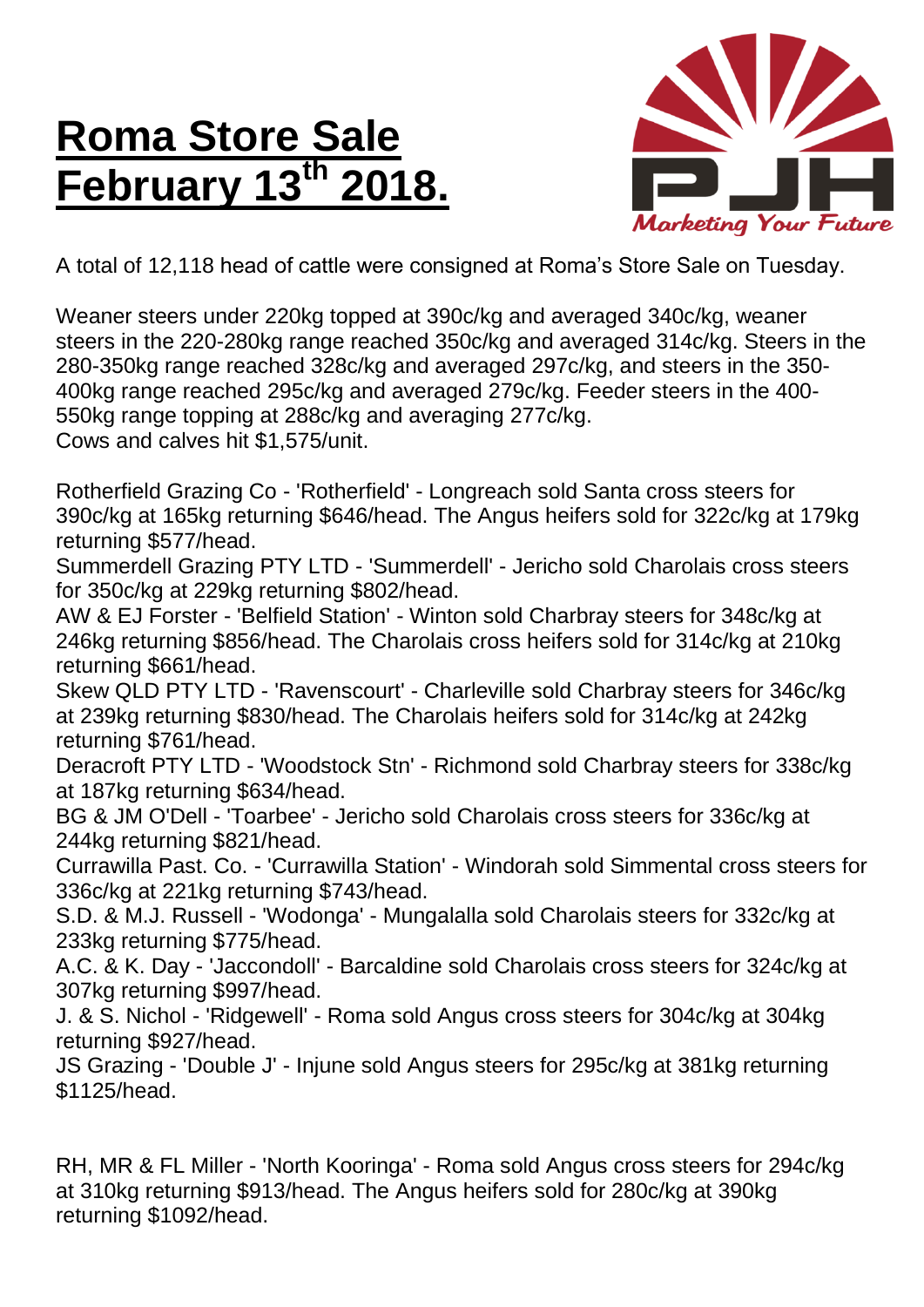BKM Pastoral - 'Stratton' - Roma sold Angus steers for 288c/kg at 415kg returning \$1196/head. The Angus heifers sold for 288c/kg at 341kg returning \$983/head. Betty Witherspoon - 'Maroola Stn' - Richmond sold Santa steers for 286c/kg at 421kg returning \$1205/head.

T.E. O'Brien - 'Tyrone' - Roma sold Shorthorn cross steers for 284c/kg at 477kg returning \$1356/head.

Pobar, D. & J. - 'Rocklea Charlton Bank' - Roma sold Charolais cross steers for 283c/kg at 440kg returning \$1246/head.

Nugent Pastoral Co - 'Tambo Station' - Tambo sold Santa steers for 282c/kg at 492kg returning \$1389/head.

Roslin Grazing Co. 'Roslin' - Mungallala sold Santa steers for 280c/kg at 467kg returning \$1309/head.

Heifers under 220kg topped at 324c/kg and average 280c/kg, while heifers in the 220 – 280kg range topped at 324c/kg and averaged 264c/kg. Heifers in the 280- 350kg range topped at 294c/kg, averaging 257c/kg. Heifers in the 350-450kg range topped at 294c/kg, averaging 247c/kg.

Bangor Cattle Co. PTY. LTD. - 'Bangor' - Mungallala sold Angus heifers for 292c/kg at 236kg returning \$691/head.

Dalwai Holdings - 'Gracemere' - Mitchell sold Droughtmaster cross heifers for 290c/kg at 239kg returning \$693/head.

P.D. & E.C. Henry - 'Moorak' - Morven sold Santa cross heifers for 280c/kg at 289kg returning \$810/head.

P. & D. Carrington - 'Anrod' - Winton sold Droughtmaster cross heifers for 270c/kg at 198kg returning \$534/head.

Cows in the 300-400kg range reached 193c/kg and averaged 188c/kg, while cows in the 400kg-500kg range reached 210c/kg and averaged 194c/kg. Cows over 500kg topped at 213c/kg, averaging 208c/kg.

Bulls under 400kg topped at 346c/kg and averaged 271c/kg, while bulls in the 400 – 600kg range topped at 247c/kg and averaged 230c/kg. Bulls over 600kg topped at 242c/kg, averaging 229c/kg.

## *PJH sell 3 rd position next week. Please be aware that all cattle being sold must be accompanied by a National Cattle Health Declaration as well as NVD*